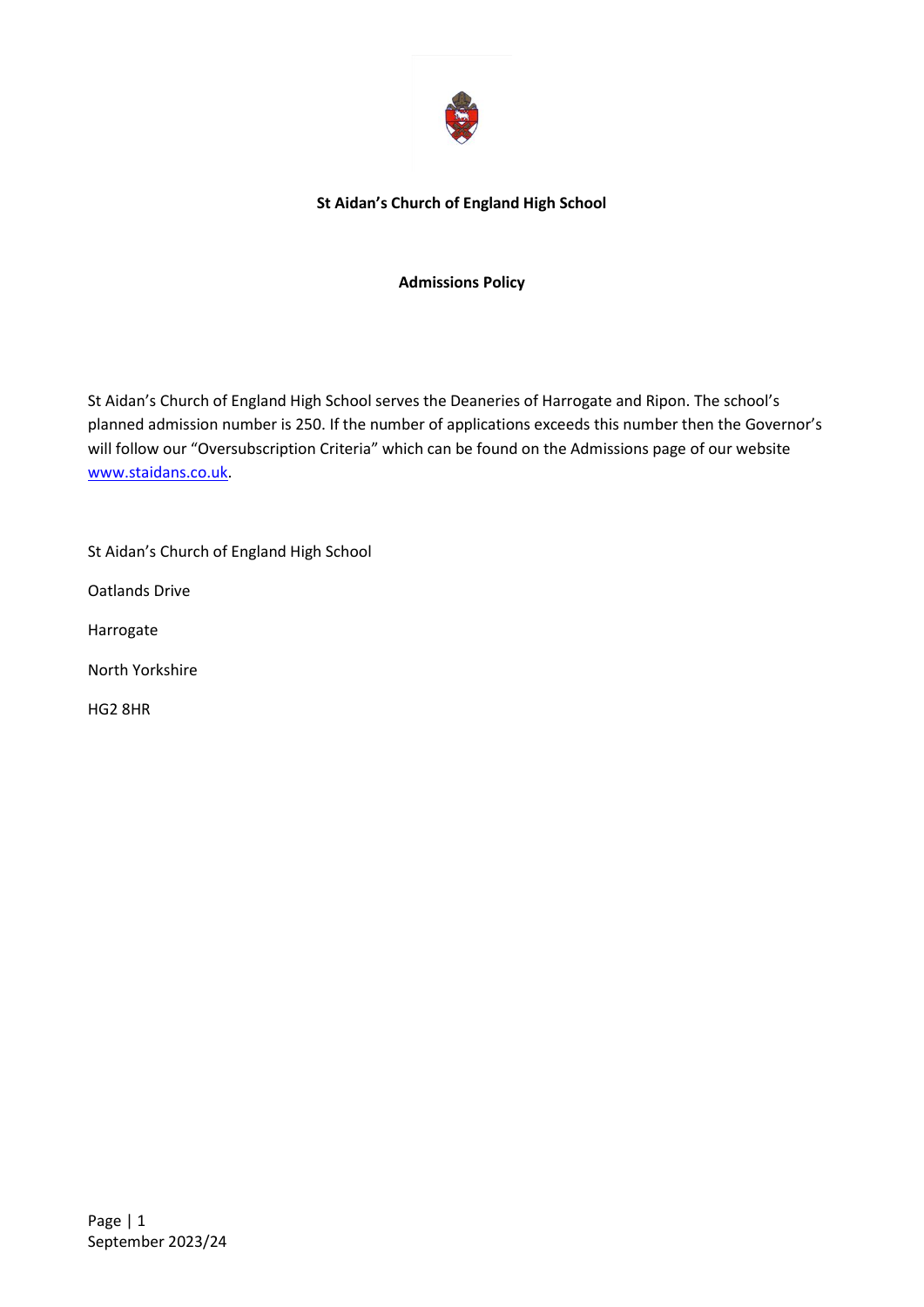

# **Admissions**

# **Oversubscription Criteria for St Aidan's Church of England High School, Harrogate 2023 - 2024**

The school serves the Deaneries of Harrogate and Ripon. The school's planned admission number (PAN) is 250. (See note A)

Children with an Education Health and Care Plan (EHCP) naming St Aidan's Church of England High School will be allocated a place in line with section 324 of the Education Act. EHCPs are not considered part of the oversubscription criteria.

In the case of oversubscription, places are offered to those who meet the following criteria. In determining places the Governors will allocate places as follows:-

#### **Priority 1: Looked After**

Children currently or previously looked after by the local authority. (*See note B*)

#### **Priority 2: Siblings**

Siblings of children attending the school at the time of admission. (*See note C*)

#### **Priority 3: Foundation Places:**

Up to 80% of the remaining places will be allocated to children of the Christian faith living within the Anglican Deaneries of Harrogate and Ripon. (See note A)

Of these places 85% will be allocated to those living in the Harrogate Deanery and 15% to those living in the Ripon Deanery based on the points allocated for church attendance at a place of public worship (*See note H*) (see Appendix 1 for details of the points allocation). Points will be separately allocated for church attendance for both Parent/Carer and child. The Governors will require confirmation from a priest or minister of this commitment. If there is a need to differentiate between applications with the same number of points, priority will be determined by geographic proximity to the school by the nearest route according to the NYCC electronic measuring system.

Applicants not successful will be placed on a waiting list. The waiting list will be kept until the end of the academic year to which it relates *(See note G)*. After the initial allocation a single waiting list will be drawn up for foundation places across both Deaneries and places will be allocated to those with the highest points total based on frequency of attendance at public worship by both the parent/carer and the child. (Please refer to Appendix 1).

Page | 2 September 2023/24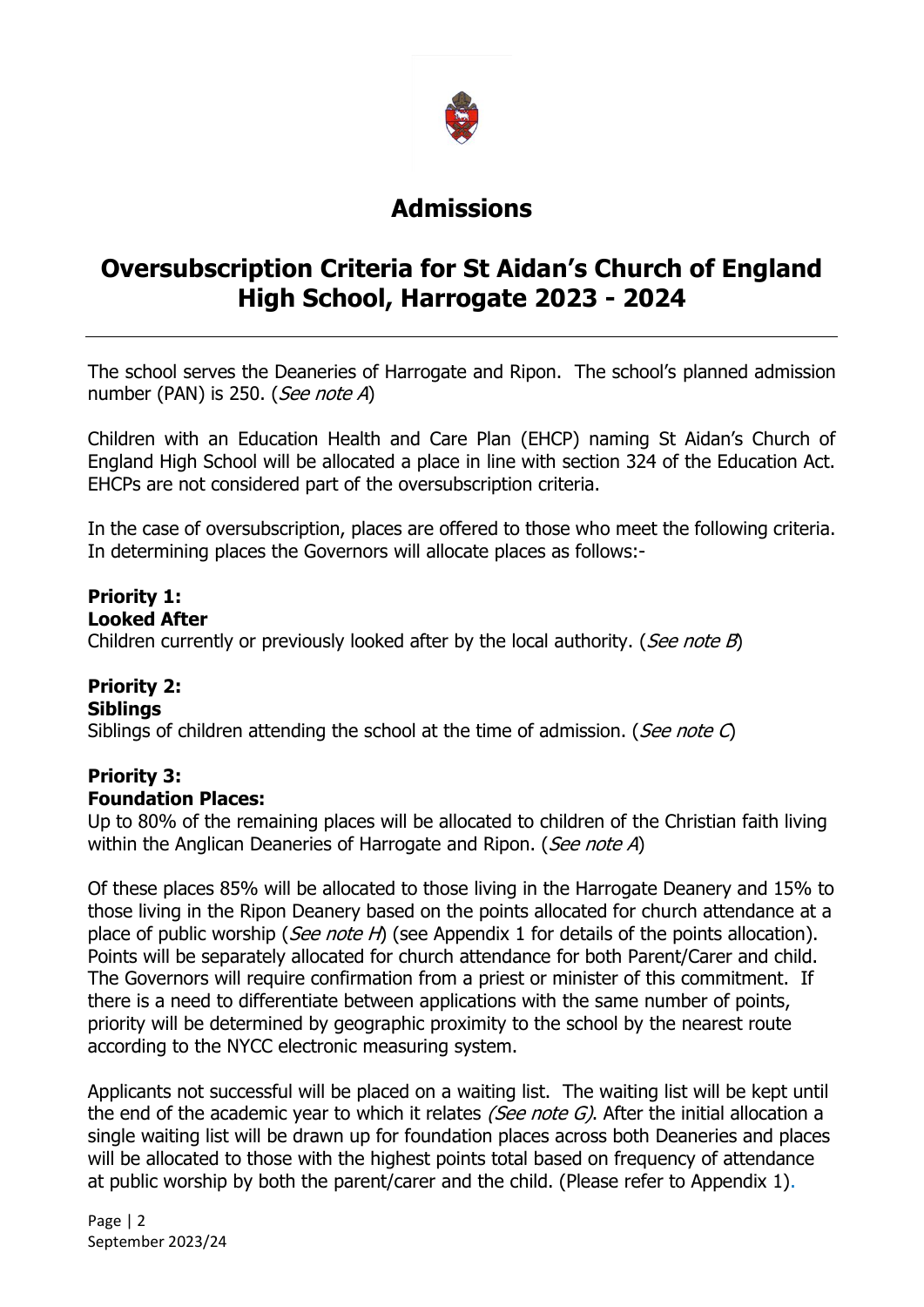

#### **Priority 4**: **Staff Children:**

Children of staff at the school in either or both of the following circumstances:

- a. where the member of staff has been employed at the school for two or more years at the time at which the application for admission to the school is made; and/or
- b. where the member of staff is recruited to fill a vacant post for which there is a demonstrable skill shortage.

## **Priority 5:**

### **Medical/Social Need**

Up to 5 children living within the Anglican Deaneries of Harrogate and Ripon with a demonstrated exceptional medical/social need for a place at St Aidan's. The Governors will use the information provided on the CAF to determine allocation of these places. The Governors will require a written reference from appropriate professionals working with the child to say why the need can only be met by attending St Aidan's. (*See note D*)

### **Priority 6:**

#### **World Religions (other than Christianity)**

Up to 5 children of world religions other than Christianity resident within the Anglican Deaneries of Harrogate and Ripon. After the initial allocation a waiting list will be drawn up for world religion places and places will be allocated to those with the highest points total based on frequency of attendance at places of worship by both the parent or guardian and the child. (Please refer to Appendix 1). If there is a need to differentiate between applications with the same number of points, priority will be determined by geographic proximity to the school by the nearest route according to the NYCC electronic measuring system. Applicants not successful will be placed on a waiting list. The waiting list will be kept until the end of the academic year to which application was made. (See note E and note G)

# **Priority 7:**

#### **Community Places**:

The remaining places after Priorities 1 to 6 have been ranked will be allocated to those applicants living within the Anglican Deaneries of Harrogate and Ripon closest to the school (determined by geographic proximity to the school, by the nearest route, according to the NYCC electronic measuring system) regardless of their eligibility under any other priorities. Applicants not successful will be placed on a waiting list. The waiting list will be kept until the end of the academic year for which application was made. (*See note G*)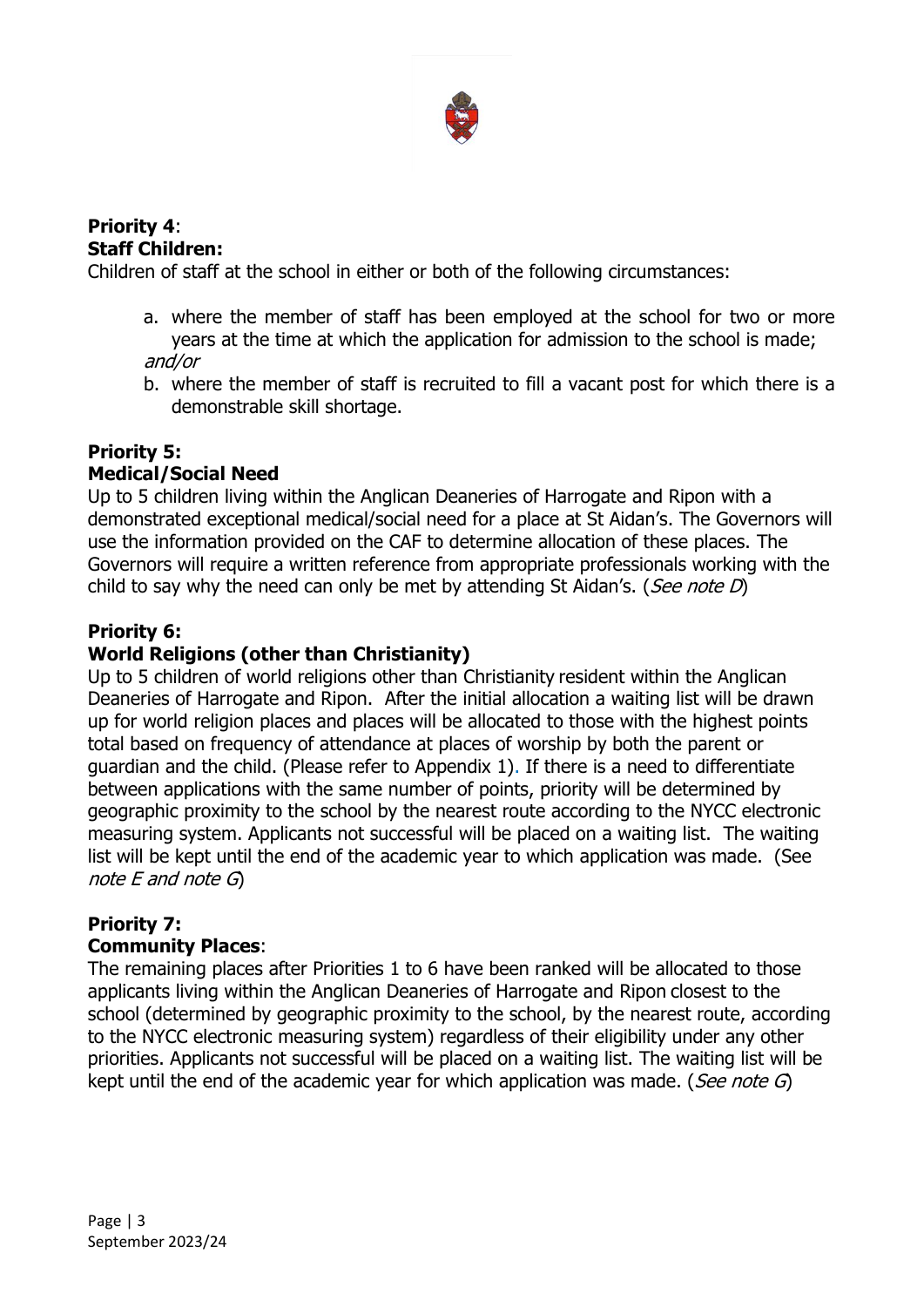

#### **Priority 8: Out of Area Foundation**

Any remaining places will be allocated to children living outside the Anglican Deaneries of Harrogate and Ripon who regularly attend a place of worship ranked according to the points scored for church attendance. Points are awarded on the same basis as for Foundation Places (see *Appendix 1*). Where there is a need to differentiate between applications with the same points score, priority will be determined by geographic proximity to the school, by the nearest route, according to the NYCC electronic measuring system.

# **Priority 9:**

#### **Out of Area Community**

If there are any remaining places after the above priorities have been allocated and where there is an application without points for church attendance and a need to differentiate between applications priority will be determined by geographic proximity to the school, by the nearest route, according to the NYCC electronic measuring system. (See note  $F$ )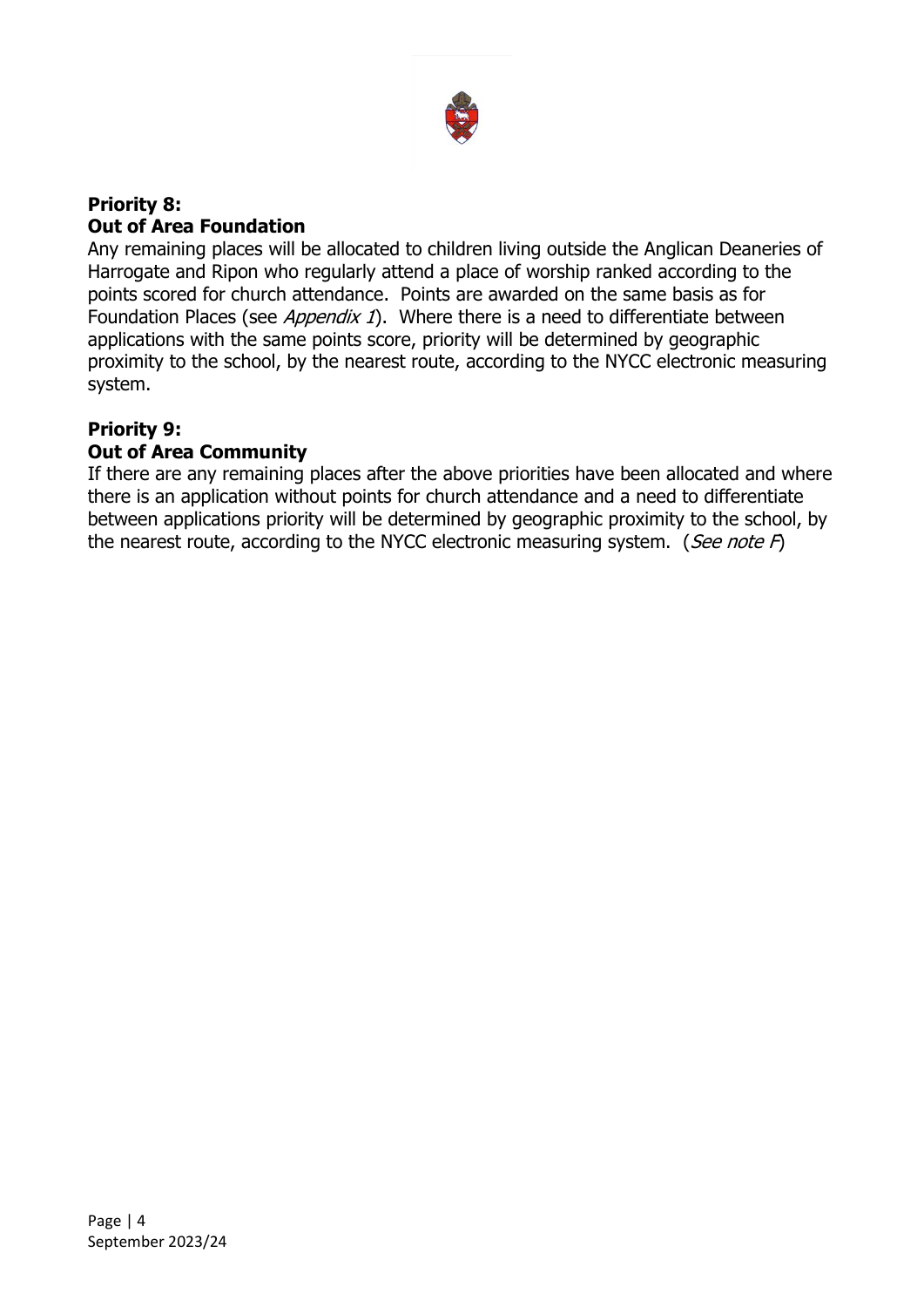

## **Admissions Oversubscription Criteria St Aidan's Church of England High School**

#### **Notes**

- A. The ecclesiastical parishes of the Deaneries of Harrogate & Ripon can be found by entering your postcode at [www.achurchnearyou.com](http://www.achurchnearyou.com/) you can find your parish church and clarify which Deanery your residence is in.
- B. A 'looked after child' is a child who is (a) in the care of a local authority, or (b) being provided with accommodation by a local authority in the exercise of their social services functions (see the definition in Section 22(1) of the Children Act 1989) at the time of making an application to a school. This includes children who appear (to the admission authority) to have been in state care outside of England and ceased to be in state care as a result of being adopted. Previously looked after children are children who were adopted (or became subject to Child arrangement order or special guardianship order) immediately following having been looked after.
- C. 'Siblings' include step siblings, foster siblings, adopted siblings and other children living permanently at the same address.

'Time of Admission' is determined as the first day of term in September.

Siblings of students applying to be on the Sixth Form Role at St Aidan's in September for either Year 12 or Year 13, who have not been at St Aidan's in Year 11, are not eligible for a sibling place under Priority 2.

- D. A medical or social need will refer to some particular and exceptional reason why a place at St Aidan's will be essential to the medical or social well-being of the child. Supporting evidence will be required in writing from a health or social care professional. The Governors will use the information you provided in your Common Application Form (CAF).
- E. Children of world religions refer to those applicants who follow World Religions other than Christianity (ie Islam, Judaism, Hinduism, Buddhism, Sikhism, Jainism, Shinto, Tooisim, Zoroastrian, Confucianism, Baha). Where there are more than five applications priority will be given on a points basis in the same way as that used for Foundation Places. Governors will allocate places based on regularity of attendance at the appropriate place of worship and the Governors will require confirmation from a Faith Leader of this commitment. Where there is a need to differentiate between applications with the same points score, priority will be determined by geographic proximity to the school, by the nearest route, according to the NYCC electronic measuring system.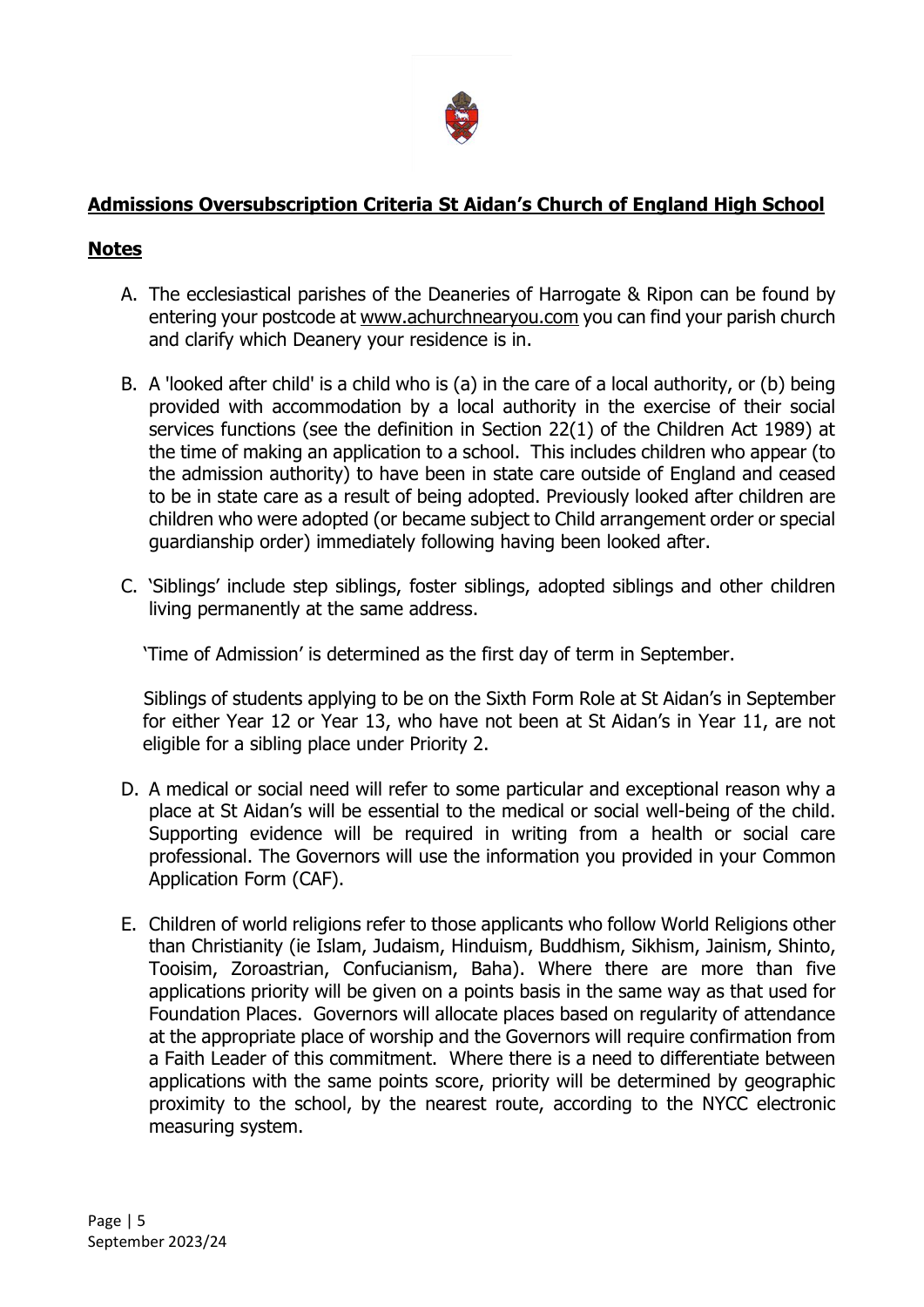

Waiting lists may need to be reordered/restructured at certain times depending upon changing family circumstances or if people move into area with late applications.

- F. If the distance between two children's homes and the school is the same, random allocation will be used as a tie-break in Priorities 3, 6, 7, 8 and 9 above to decide who has highest priority for admission. This process will be independently verified.
- G. Waiting Lists are kept in criteria order until the end of the academic year to which it relates. Applicants are required to re-submit an application each academic year as waiting lists do not continue beyond the end of the academic year to which it relates.

Waiting lists may need to be reordered/restructured at certain times depending upon changing family circumstances or if people move into area with late applications.

H. Church attendance at a place of public worship - There is a distinction between 'collective' worship in a school which is invitational and inclusive with no presumption of faith which cannot be taken into consideration in these oversubscription criteria. This is different from 'corporate' worship in a church as a place of public worship where there is a presumption of faith.

A church is defined as a Christian Church which is a member of 'Churches Together in Britain and Ireland' or a member of the 'Evangelical Alliance' or a local 'Churches Together Organisation'.

I. Late Applications for Admission – Where there are extenuating circumstances for an application being received after the last date for applications, and it is before the governors have established their list of pupils to be admitted, then it will be considered alongside all the others.

Otherwise, applications which are received after the last date will be considered after all the others, and place on the waiting list in criteria order.

J. Appeals - Where the governors are unable to offer a place because the school is over-subscribed, parents/carers have the right to appeal to an independent admission appeal panel, set up under the School Standards and Framework Act, 1998, as amended by the Education Act, 2002. Parents/carers will have the opportunity to submit their case to the panel in writing and also to attend in order to present their case. Parents/carers will normally receive 14 days notice of the place and time of the hearing.